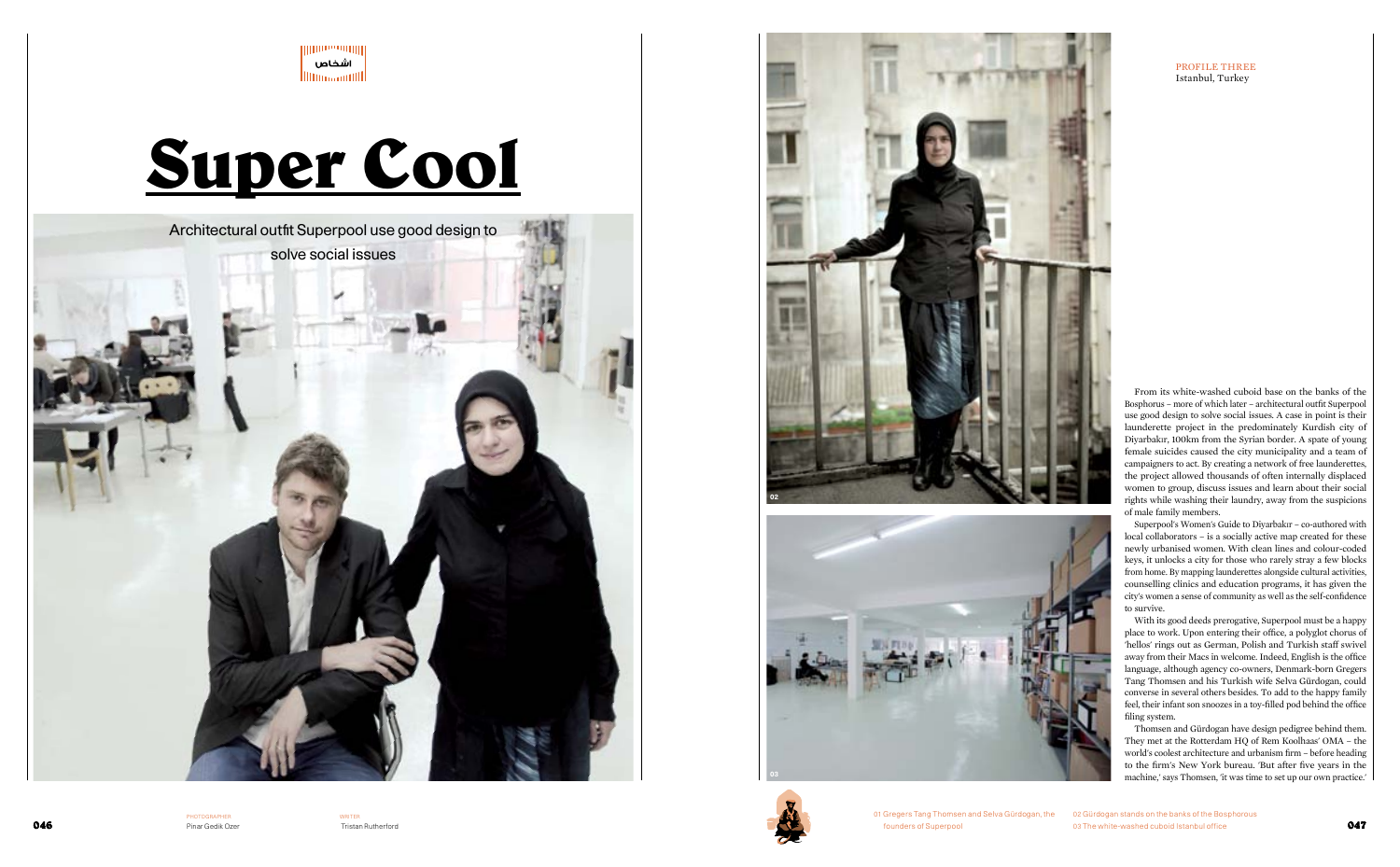

Many internally displaced people seeking refuge in in the historic city of Diyarbakır in the 1990s were suffering a traumatic urbanisation experience due to inadequate housing, lack of services and domestic violence. It led to a high suicide rate among young women so the municipality offered assistance. By providing a free laundry service, the project managed to overcome cultural boundaries and male suspicion. They later expanded to a network of five laundries with additional programs, including libraries, kindergartens, and workshops. Superpool created the Women's Guide to Diyarbakır and mapped these launderettes thus adding to the social structure of the city



Several design-led cities were initially considered as a Superpool base, including Copenhagen and Dubai. They settled on Istanbul, but not entirely for commercial reasons. Five years ago the (Turkish) economy was promising,' explains Gürdogan, 'but wasn't really delivering on that promise.' Then they struck lucky. By the first quarter of 2011, Turkey became the fastest growing economy in the world. The private sector began throwing money at cultural and architectural projects, including new art institutions and a tunnel under the Bosphorus Straits. For Thomsen, 'Istanbul was also a greater challenge, a much

What did the municipality think of the dolmus map? 'We mailed several copies,' says Gürdogan, but the official reaction was cagey. 'We tend to think the new Metro map they have in the city's trams looks very similar,' she says, tongue-in-cheek, 'so we like to think that we inspired them somehow!' Despite controversies, the project did win them interest from a very influential source. The Garanti-bank backed art institution, SA LT, were intrigued by the map and wanted to do something on a similar, societal level. They sat down with Superpool and envisaged not just one map but 70. Thomsen takes up the story:



less defined space.' The lenient planning laws and sheer inventiveness of what is the largest city in both Europe and the Middle East held an attraction for Gürdogan too.









Indeed, one of Superpool's first projects was borne less out of commercial sensibilities, more out of getting happily lost during their first few months in town. With an architectural statement in mind, they decided to map out the route plan of Istanbul's minibus network. These omnipresent transports serve a city of 15 million and are aptly known as dolmus – from the word dolma, or stuffed.

The resulting map was startling. The plan clearly didn't describe the classic city shape of Istanbul's historic centre and Bosphorus. Instead it sketched a settlement that stretched along the Sea of Marmara, with a series of mini-centres dotted all the way up to the Black Sea. 'The less it's visualised the less it's cared for,' says Gürdogan. ' Our comment is more along those lines.'